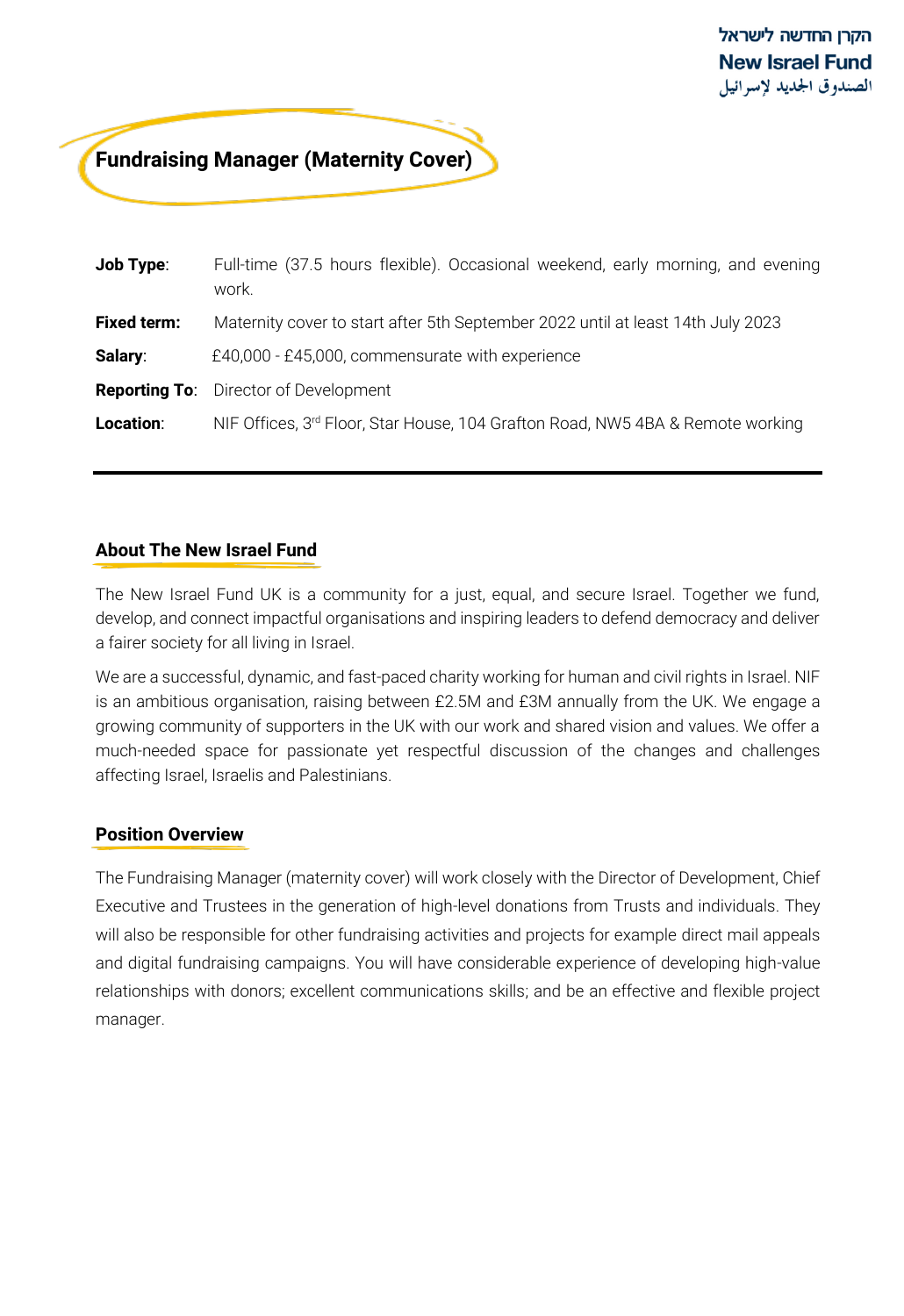# **Job Description**

### **Main Tasks:**

### **1) Fundraising Delivery**:

- Manage relationships and oversee stewardship for a portfolio of existing donors to maximise fundraising potential and supporter retention. This will include 1:1 meetings (in-person and online)
- Oversee the management of most Trusts and Foundations including applications, reporting, and relationships with trustees and stakeholders.
- Direct and deliver our direct mail and online appeals (usually Rosh Hashana, Chanukah, and Pesach), and work with the Digital Communications Lead to oversee fundraising output and content in our regular communications and social media.
- Maintain relationships with those who have joined our Legacy circle and assist those interested in making a planned gift.
- Work with Director of Content and Director of Development to deliver our annual Human Rights Awards Dinner.
- Work with the Director of Content and Director of Development to ensure high level Trusts and individuals are engaged with our programming
- Ensure that systems are in place to ensure all relevant information is accurately recorded, working closely with the Fundraising Executive.
- Ensure project plans and timelines are set for all fundraising activities.
- Support other ad hoc fundraising projects.